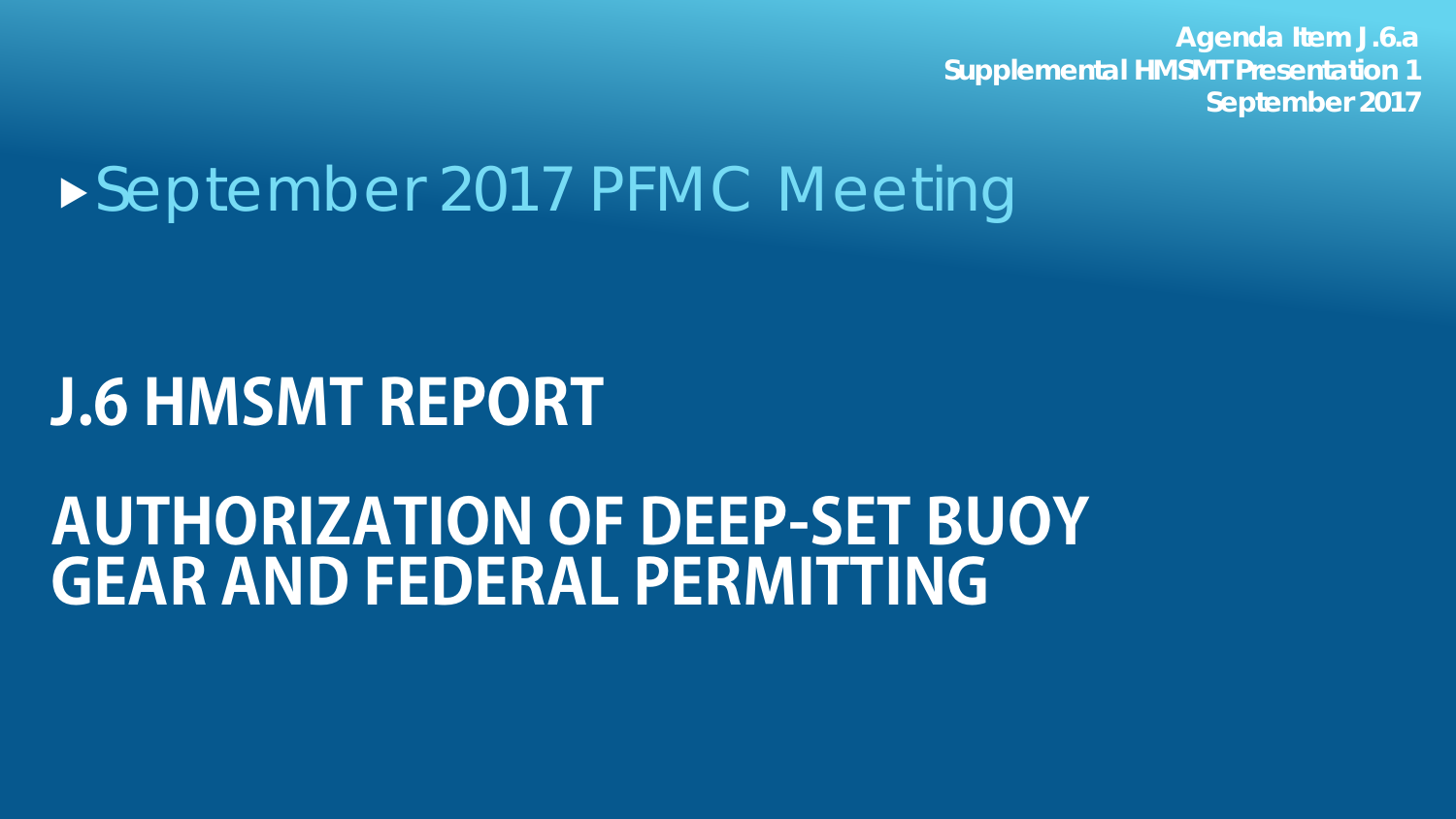▶ No Action Alternative Action Alternatives A) Permitting B) Gear Description C) Active Tending (Gear Footprint) D) Gear Deployment and Retrieval E) Multiple Gears F) Geographic Area G) Fishery Timing Restrictions H) Species Retention I) Fishery Monitoring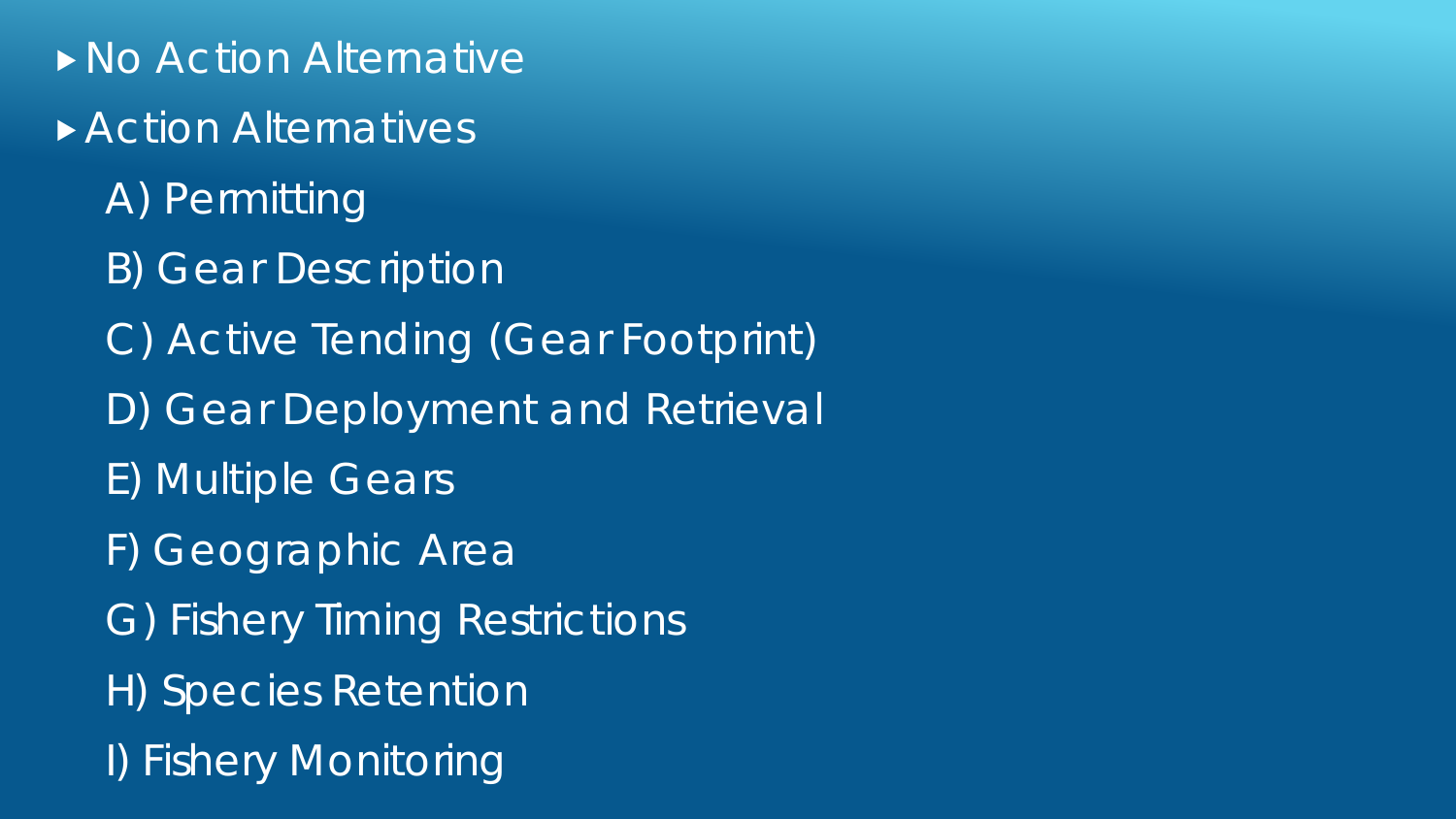# A) PERMITTING

1) Open access

- 2) Limited entry (SCB only, open access elsewhere)
	- a. Possession
	- b. Permit renewal
	- c. Transfer
	- d. Qualifications used to initially allocate LE permits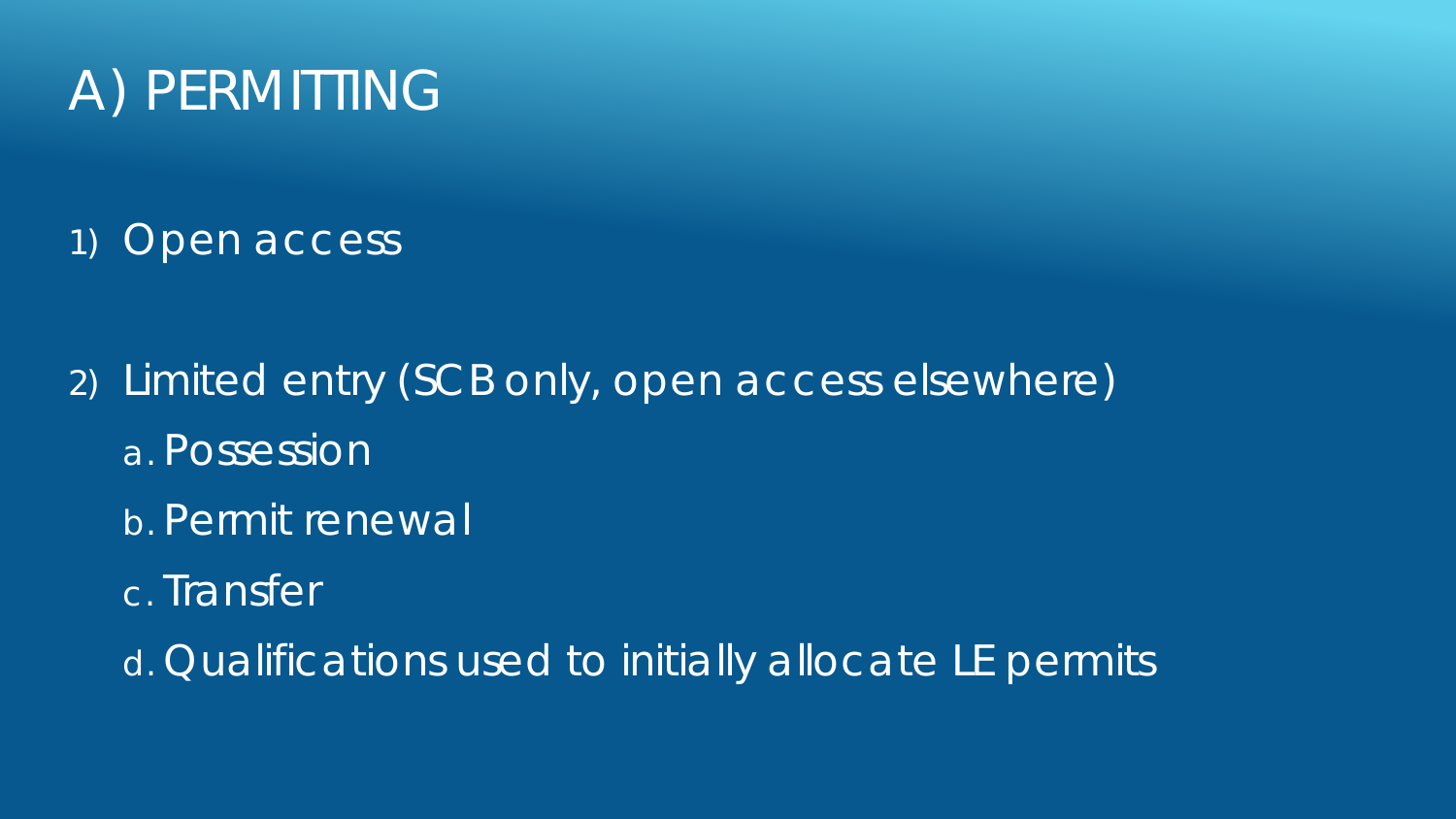# A) PERMITTING CONT….

a. Possession

- i. Permit holder on board requirement
- ii. Hold multiple permits
- iii. Include flexibility in FMP to change the authorized number of permits

### b. Permit renewal

i. Permits are valid for one fishing year and expire if not renewed ii. Same as (b.i.) plus demonstrated fishery activity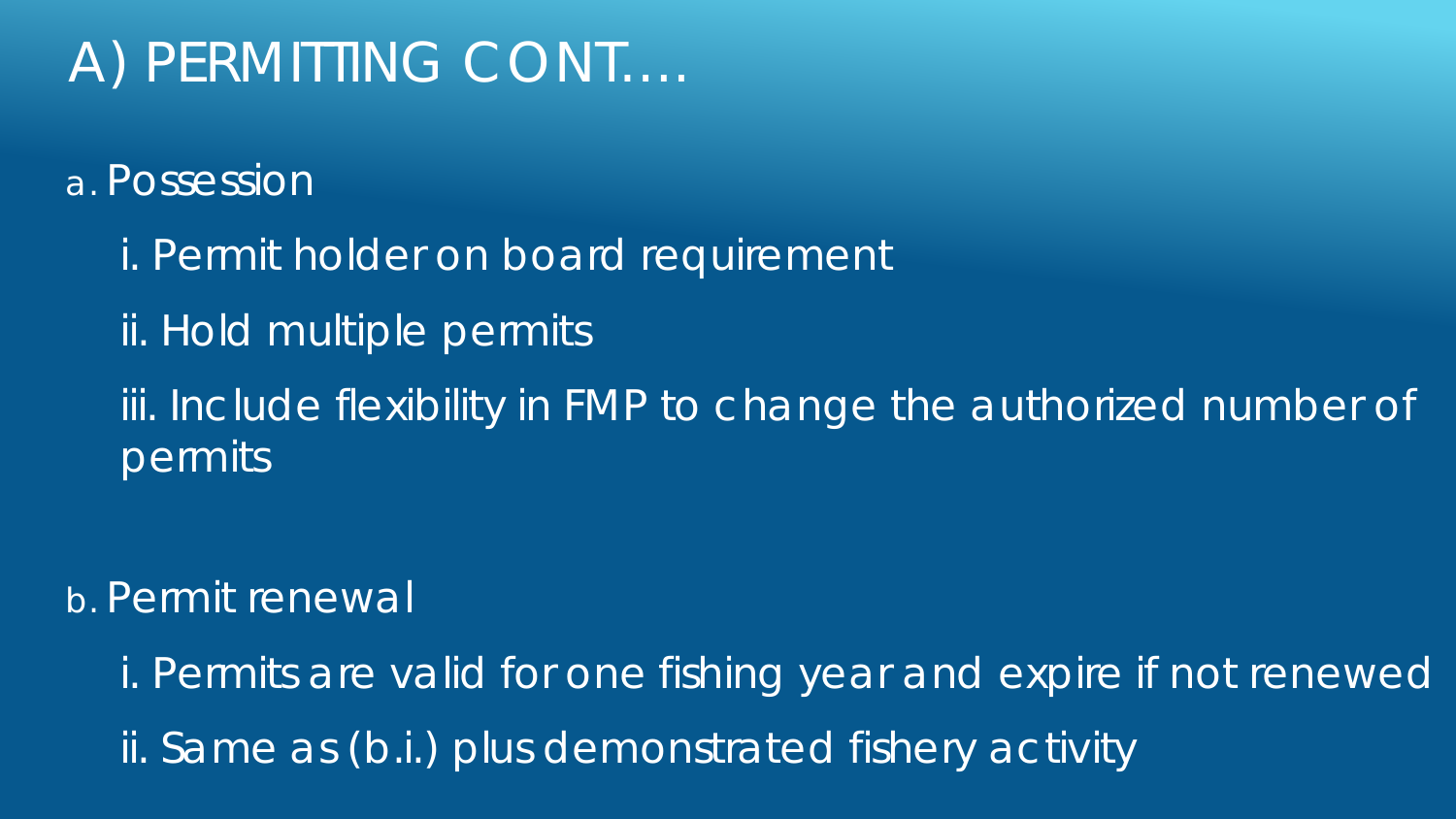# A) PERMITTING

- c. Transfer
	- i. Freely transferable
	- ii. Transferability restrictions

d. Qualifications used to initially allocate LE permits

- i. Tiered system
- ii. Permit only
- iii. History

iv. Permit + history

v. DGN Permit Trade-in Stand Alone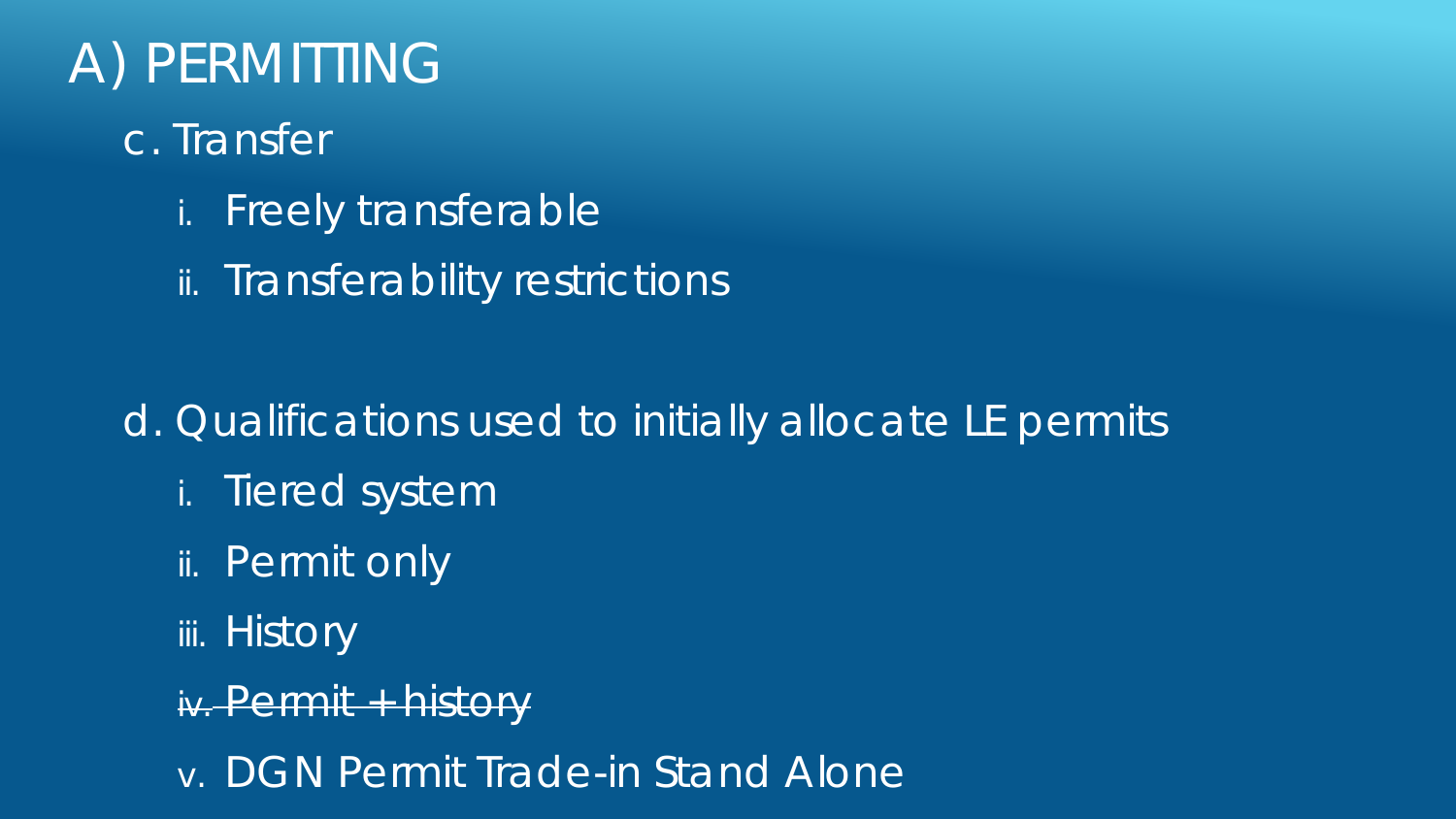| <b>Qualification</b>                                  | <b>Number of Individuals</b><br><b>Under Each Criterion</b> | <b>Running Total</b><br><b>Number of Individuals</b> |
|-------------------------------------------------------|-------------------------------------------------------------|------------------------------------------------------|
| Tiered:                                               |                                                             |                                                      |
| 1. EFP Recipients                                     |                                                             |                                                      |
| a) "Active" as of 8/15/2017                           |                                                             |                                                      |
| b) Council approved as of 8/15/2017                   | 39                                                          | 39                                                   |
| 2. "Active" DGN Permit - Trade-in (2013/14 - 2017/18) | up to $30$                                                  | up to $62$                                           |
| 3. Harpoon Landings (2013/14 - 2017/18)               | 26                                                          | up to 77                                             |
| 4. DSBG EFP Crew (2/vessel)                           | 78                                                          | up to 155                                            |
| 5. "Active" DGN Permit - No Trade-In                  | 30 - # trade-ins                                            | up to 155                                            |
| 6. "Inactive" DGN Permit - Trade-In                   | up to $37$                                                  | 192                                                  |
| 7. "Inactive" DGN Permit                              | 37 - # trade-ins                                            | 192                                                  |
| <b>Permit Only:</b>                                   |                                                             |                                                      |
| 1. DGN or Harpoon Permit (as of 08/15/2017)           | $67$ DGN + 49 harpoon                                       | 115                                                  |
| 2. DGN, Harpoon or DSBG (as of 08/15/2017)            | 67 DGN + 49 harpoon + 39 EFP                                | 133                                                  |
| a. Include crew                                       | 67 DGN + 49 harpoon + 39 EFP + 78 crew                      | up to $211$                                          |
| <b>Trade-In Stand Alone:</b>                          |                                                             |                                                      |
| <b>DGN Permits Only</b>                               | 67                                                          |                                                      |

Active drift gillnet permits are preliminarily defined as a minimum of one landing of swordfish with DGN gear during specified seasons. Season is April 1 - March 31 of the following year.

These data are PRELIMINARY and do not reflect final numbers for authorization or permitting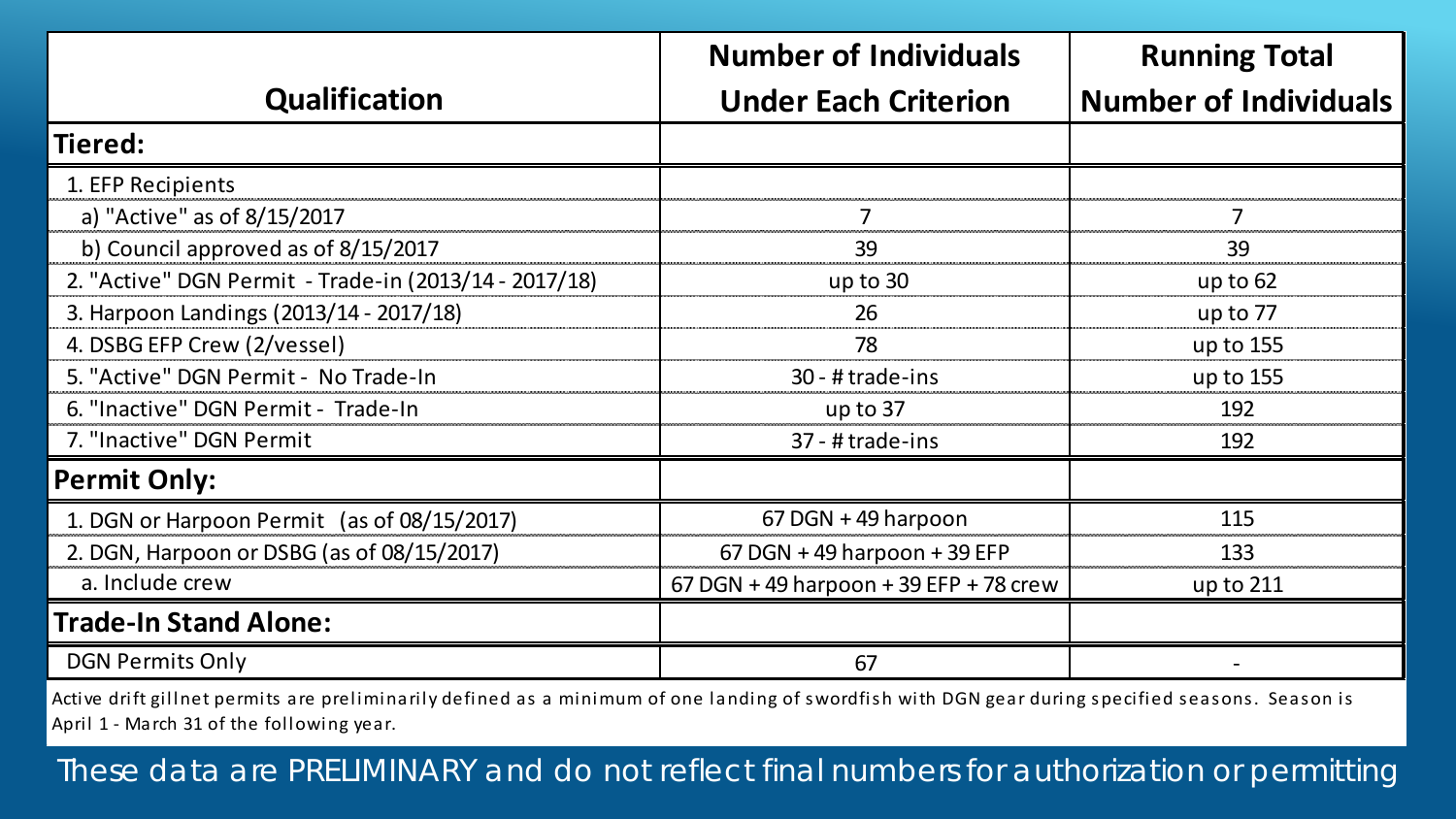# B) GEAR DESCRIPTION

- 1) SBG (10 pieces maximum, 30 hooks maximum)
- 2) SBG + LBG (10 pieces maximum in combination, 30 hooks maximum)

# C) ACTIVE GEAR TENDING / FOOTPRINT AREA

1) No footprint area

2) Footprint area is a circle of 5 nautical miles diameter containing all pieces of gear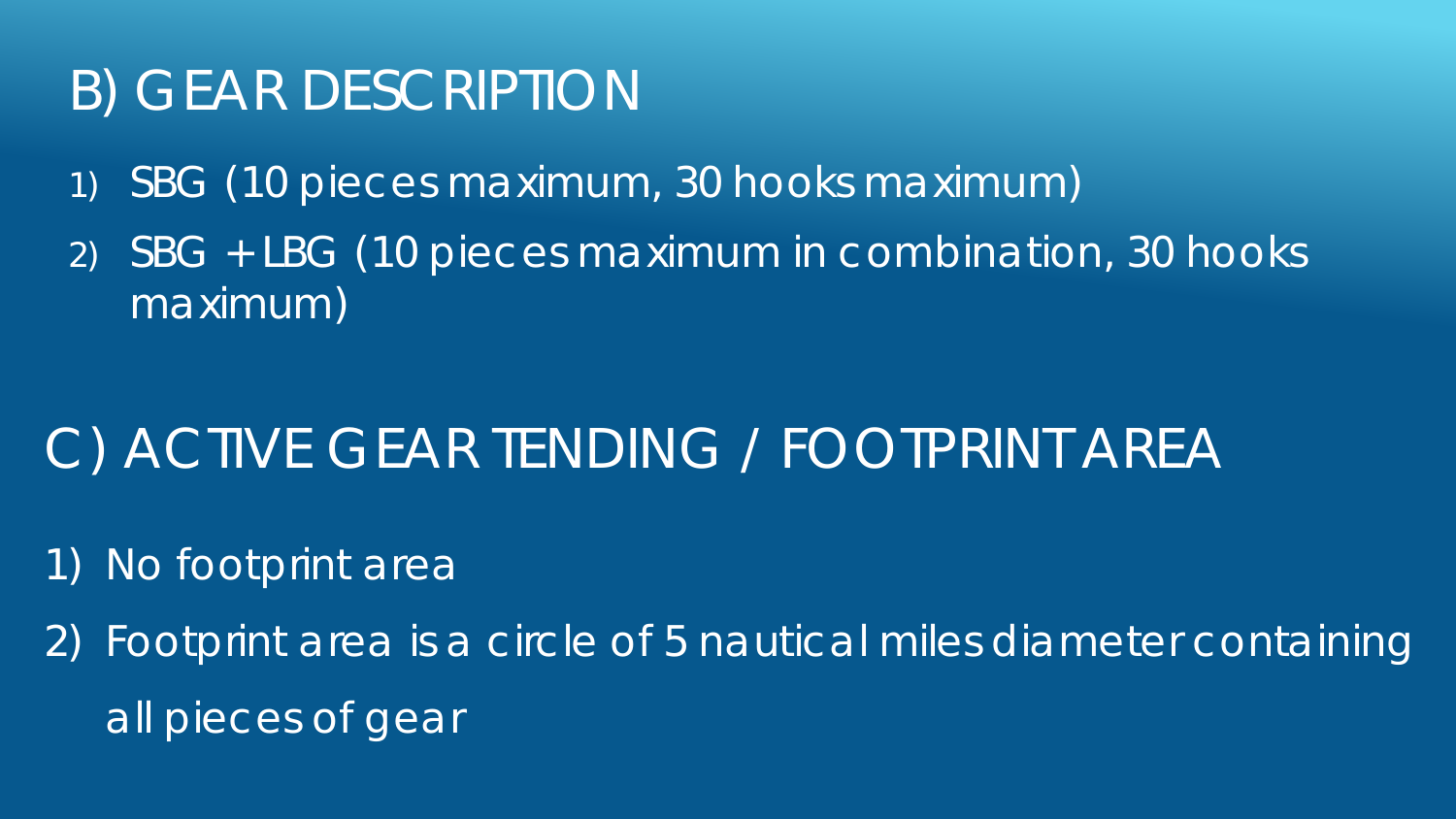### C) ACTIVE GEAR TENDING / FOOTPRINT AREA CONT…

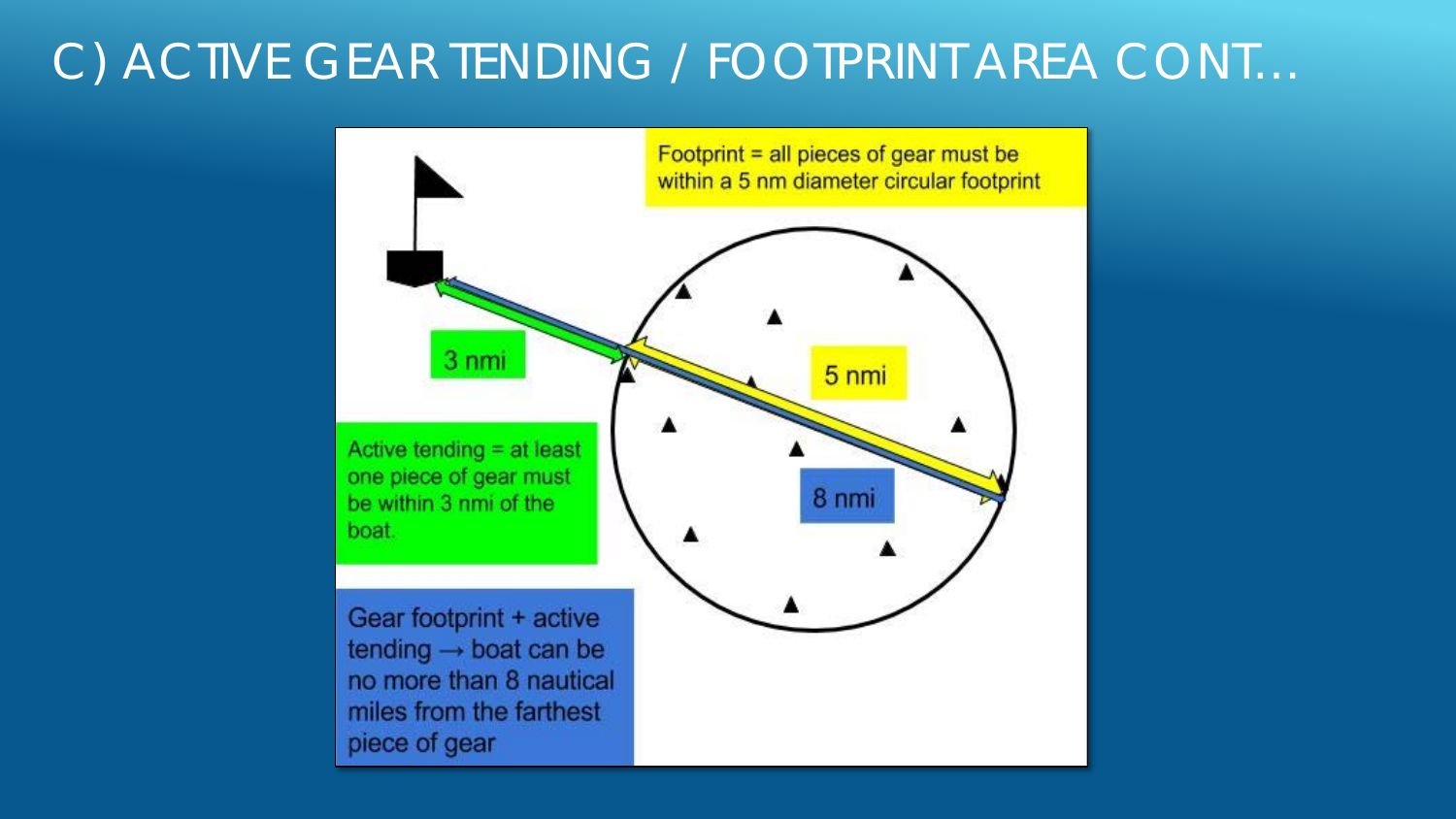### D) GEAR DEPLOYMENT AND RETRIEVAL

1) No restriction on time of gear retrieval

2) Gear retrieval must begin at least 1 hour before local sunset

3) All gear without a fish on must be aboard the vessel no later than 1 hour after local sunset and all gear with a fish on must be aboard the vessel no later than 3 hours after local sunset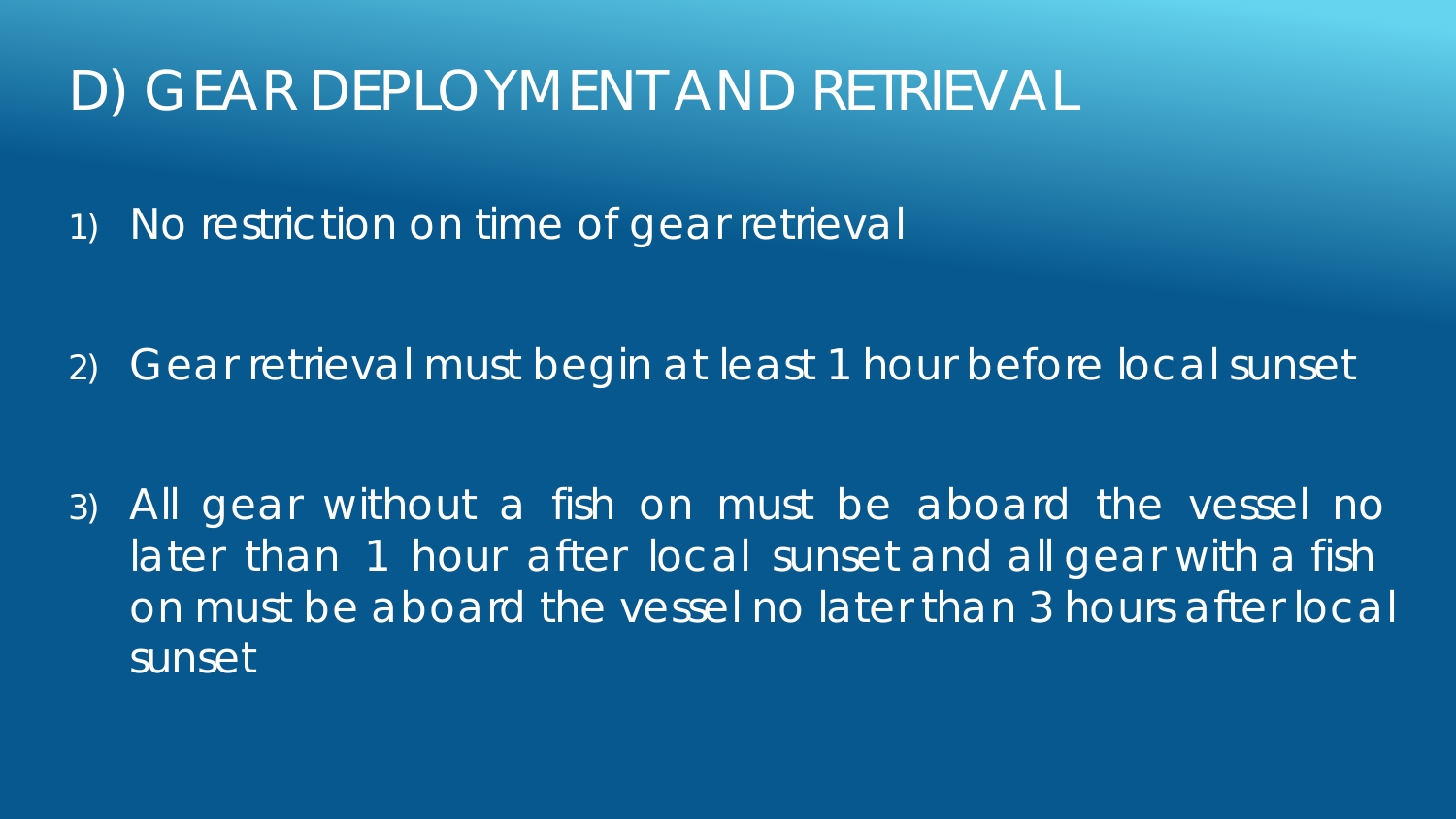# E) MULTIPLE GEARS

1) Prohibit use of multiple gears on a trip

2) Allow use of multiple gears on a trip

3) Prohibit use of DGN and DSBG on the same trip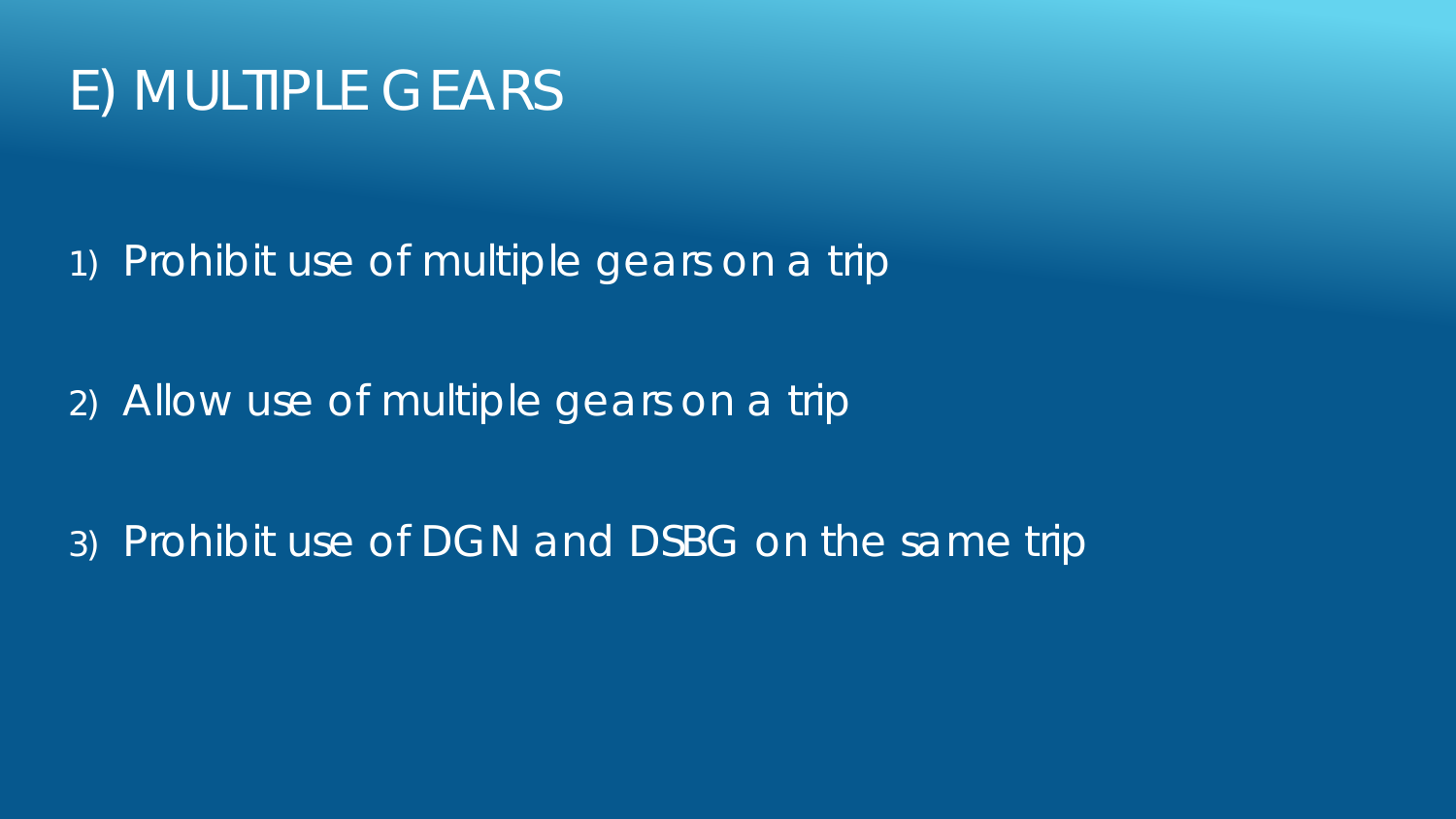### F) GEOGRAPHIC AREA

#### 1) All federal waters off California + Oregon

2) Federal waters off California and Oregon restricted to areas deeper than 150 fathoms

▶ Supplemental report clarifies "Federal waters" vs. "3-200 nm offshore"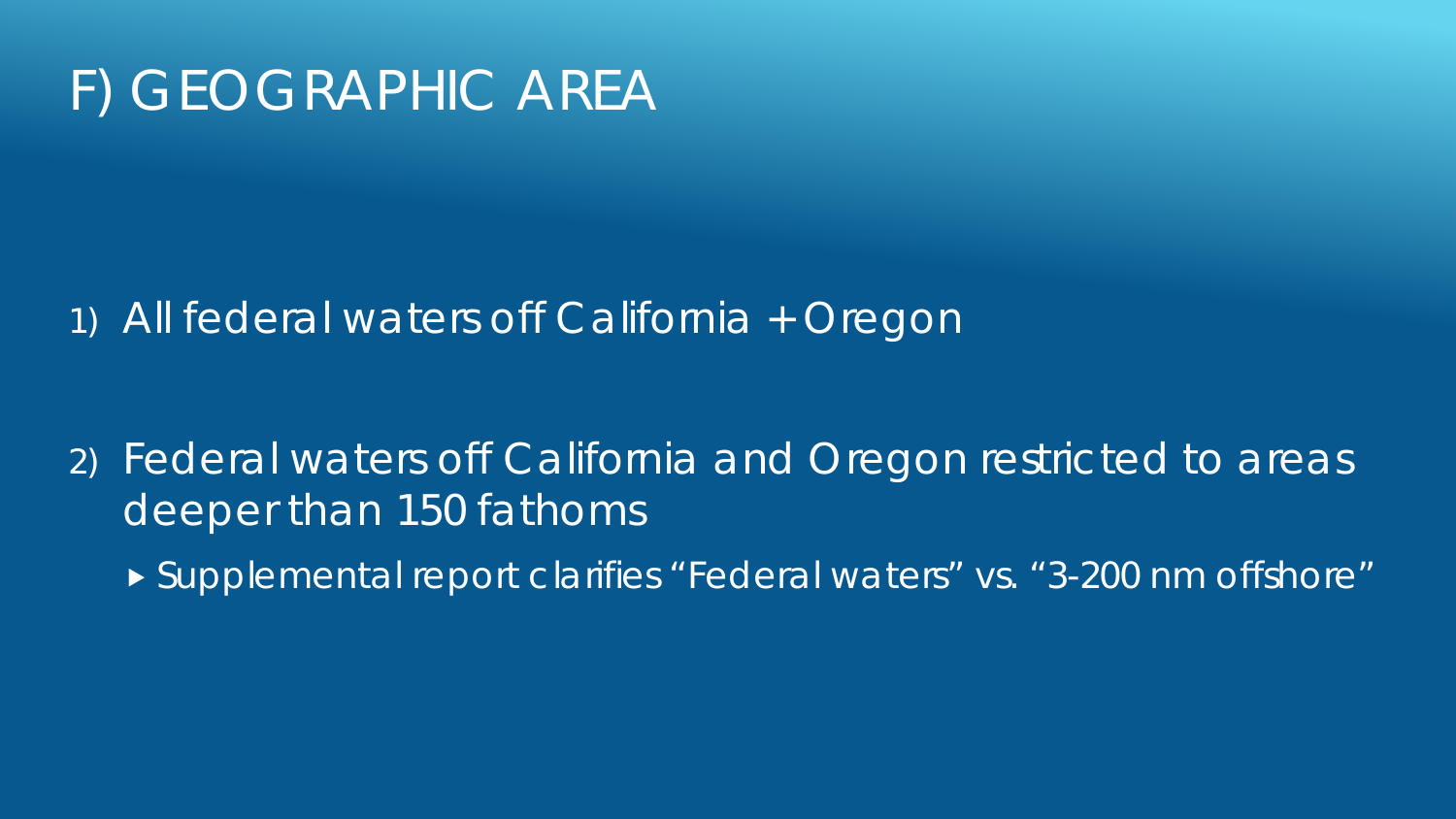## G) FISHERY TIMING RESTRICTIONS

1) No restrictions within the existing fishing season/statistical year (Note that Alternative D, gear deployment and retrieval, includes options to prohibit deploying the gear at night)

2) Restrict the fishery to weekdays only in the Southern California Bight